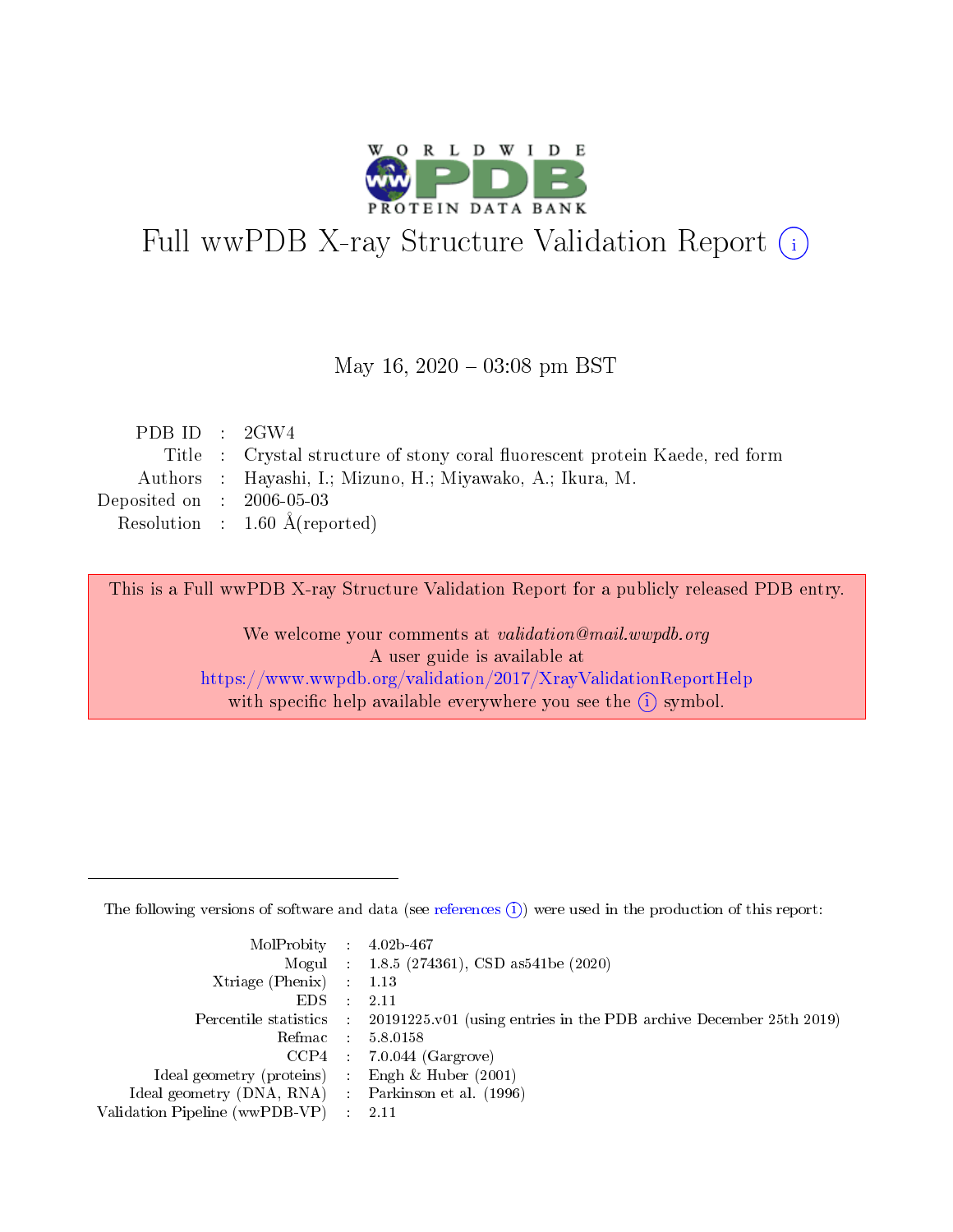# 1 [O](https://www.wwpdb.org/validation/2017/XrayValidationReportHelp#overall_quality)verall quality at a glance  $(i)$

The following experimental techniques were used to determine the structure: X-RAY DIFFRACTION

The reported resolution of this entry is 1.60 Å.

Percentile scores (ranging between 0-100) for global validation metrics of the entry are shown in the following graphic. The table shows the number of entries on which the scores are based.



| Metric                | Whole archive<br>$(\#\text{Entries})$ | Similar resolution<br>$(\#\text{Entries}, \text{resolution range}(\text{\AA}))$ |
|-----------------------|---------------------------------------|---------------------------------------------------------------------------------|
| $R_{free}$            | 130704                                | $3398(1.60-1.60)$                                                               |
| Clashscore            | 141614                                | $3665(1.60-1.60)$                                                               |
| Ramachandran outliers | 138981                                | $3564(1.60-1.60)$                                                               |
| Sidechain outliers    | 138945                                | $3563(1.60-1.60)$                                                               |
| RSRZ outliers         | 127900                                | $3321(1.60-1.60)$                                                               |

The table below summarises the geometric issues observed across the polymeric chains and their fit to the electron density. The red, orange, yellow and green segments on the lower bar indicate the fraction of residues that contain outliers for  $>=3, 2, 1$  and 0 types of geometric quality criteria respectively. A grey segment represents the fraction of residues that are not modelled. The numeric value for each fraction is indicated below the corresponding segment, with a dot representing fractions <=5% The upper red bar (where present) indicates the fraction of residues that have poor fit to the electron density. The numeric value is given above the bar.

| Mol | Chain | $\mid$ Length | Quality of chain |     |  |
|-----|-------|---------------|------------------|-----|--|
|     | А     | 63            | 86%              | 13% |  |
|     |       | 63            | 86%              | 13% |  |
| ച   | В     | 162           | $\%$<br>83%      | 14% |  |
| ച   | D     | 162           | $\%$<br>88%      | 9%  |  |

The following table lists non-polymeric compounds, carbohydrate monomers and non-standard residues in protein, DNA, RNA chains that are outliers for geometric or electron-density-fit crite-

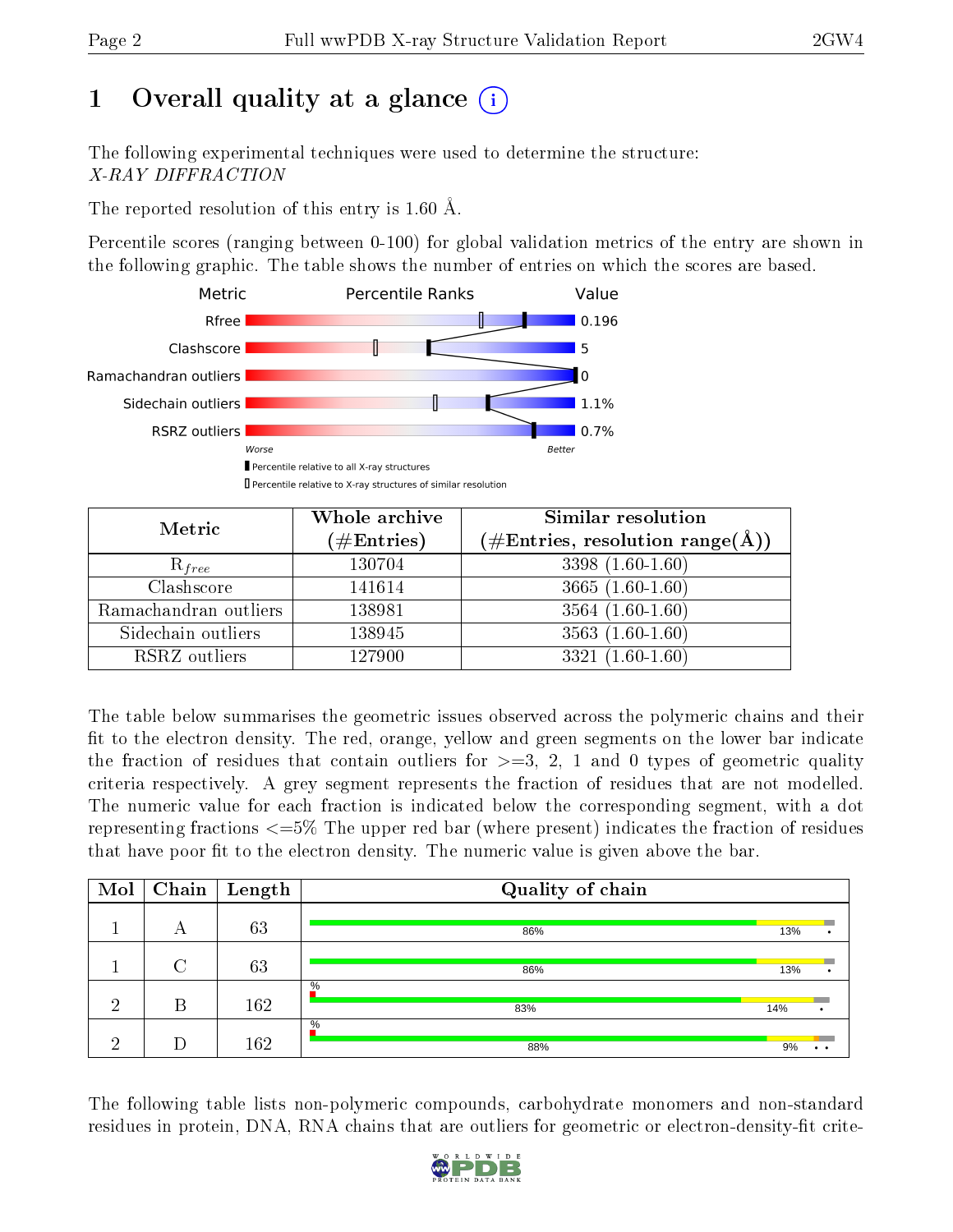ria:

|  |  |  | Mol   Type   Chain   Res   Chirality   Geometry   Clashes   Electron density |
|--|--|--|------------------------------------------------------------------------------|
|  |  |  |                                                                              |
|  |  |  |                                                                              |

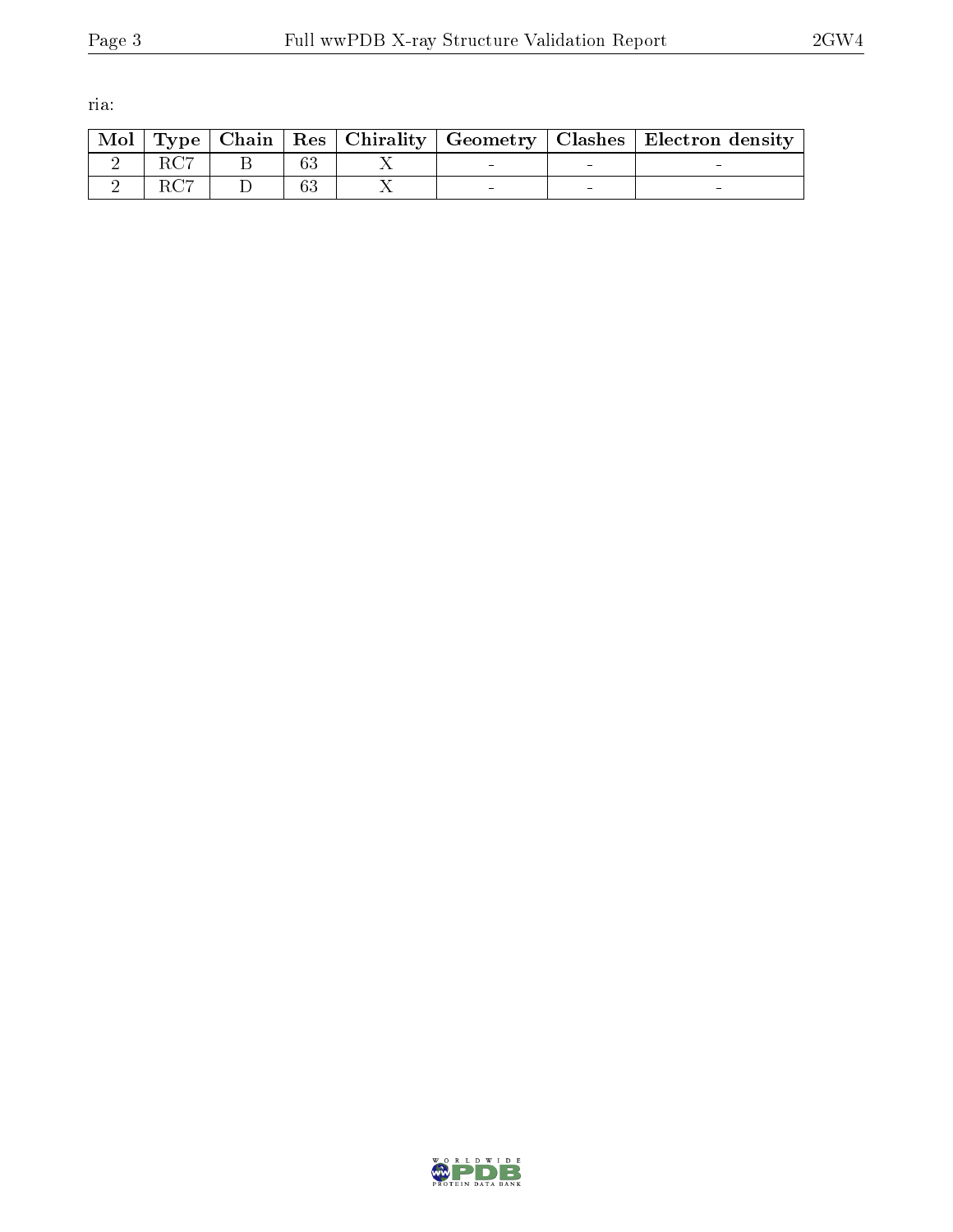# 2 Entry composition (i)

There are 4 unique types of molecules in this entry. The entry contains 3993 atoms, of which 0 are hydrogens and 0 are deuteriums.

In the tables below, the ZeroOcc column contains the number of atoms modelled with zero occupancy, the AltConf column contains the number of residues with at least one atom in alternate conformation and the Trace column contains the number of residues modelled with at most 2 atoms.

| Mol | $\mid$ Chain $\mid$ Residues $\mid$ | <b>Atoms</b>  |           |  |  |    | ZeroOcc   AltConf   Trace |  |
|-----|-------------------------------------|---------------|-----------|--|--|----|---------------------------|--|
|     | 62                                  | Total C N O S |           |  |  | 38 |                           |  |
|     |                                     | 478 310 77 87 |           |  |  |    |                           |  |
|     | 62                                  | Total C N O   |           |  |  |    |                           |  |
|     |                                     | 478           | 310 77 87 |  |  |    |                           |  |

• Molecule 1 is a protein called Kaede.

There are 6 discrepancies between the modelled and reference sequences:

| Chain | Residue | Modelled   | Actual     | Comment               | Reference   |
|-------|---------|------------|------------|-----------------------|-------------|
|       | $-1$    |            |            | <b>EXPRESSION TAG</b> | GB 23503508 |
|       |         | <b>PRO</b> |            | <b>EXPRESSION TAG</b> | GB 23503508 |
|       | 61      | <b>NFA</b> | <b>PHE</b> | MODIFIED RESIDUE      | GB 23503508 |
|       | $-1$    | ALA        |            | <b>EXPRESSION TAG</b> | GB 23503508 |
|       |         | <b>PRO</b> |            | <b>EXPRESSION TAG</b> | GB 23503508 |
|       | 61      | <b>NFA</b> | <b>PHE</b> | MODIFIED RESIDUE      | GB 23503508 |

• Molecule 2 is a protein called Kaede.

| $\bf{Mol}$ $\parallel$ | Chain   Residues | Atoms            |  |         |       |  | ZeroOcc   AltConf   Trace |  |
|------------------------|------------------|------------------|--|---------|-------|--|---------------------------|--|
|                        | 157              | Total C N        |  |         |       |  |                           |  |
|                        |                  | 1298 836 223 232 |  |         |       |  |                           |  |
|                        | 157              | Total C          |  |         |       |  |                           |  |
|                        |                  | 1298             |  | 836 223 | - 232 |  |                           |  |

There are 6 discrepancies between the modelled and reference sequences:

| Chain | Residue | Modelled        | Actual     | Comment            | Reference   |
|-------|---------|-----------------|------------|--------------------|-------------|
| B     | 63      | RC7             | <b>HIS</b> | <b>CHROMOPHORE</b> | GB 23503508 |
| В     | 63      | BC7             | TYR.       | CHROMOPHORE        | GB 23503508 |
| В     | 63      | RC <sub>7</sub> | -GLY       | CHROMOPHORE        | GB 23503508 |
| D     | 63      | BC7             | <b>HIS</b> | CHROMOPHORE        | GB 23503508 |
| D     | 63      | RC7             | TYR.       | CHROMOPHORE        | GB 23503508 |
| D     | 63      | RC7             | GLY        | CHROMOPHORE        | GB 23503508 |

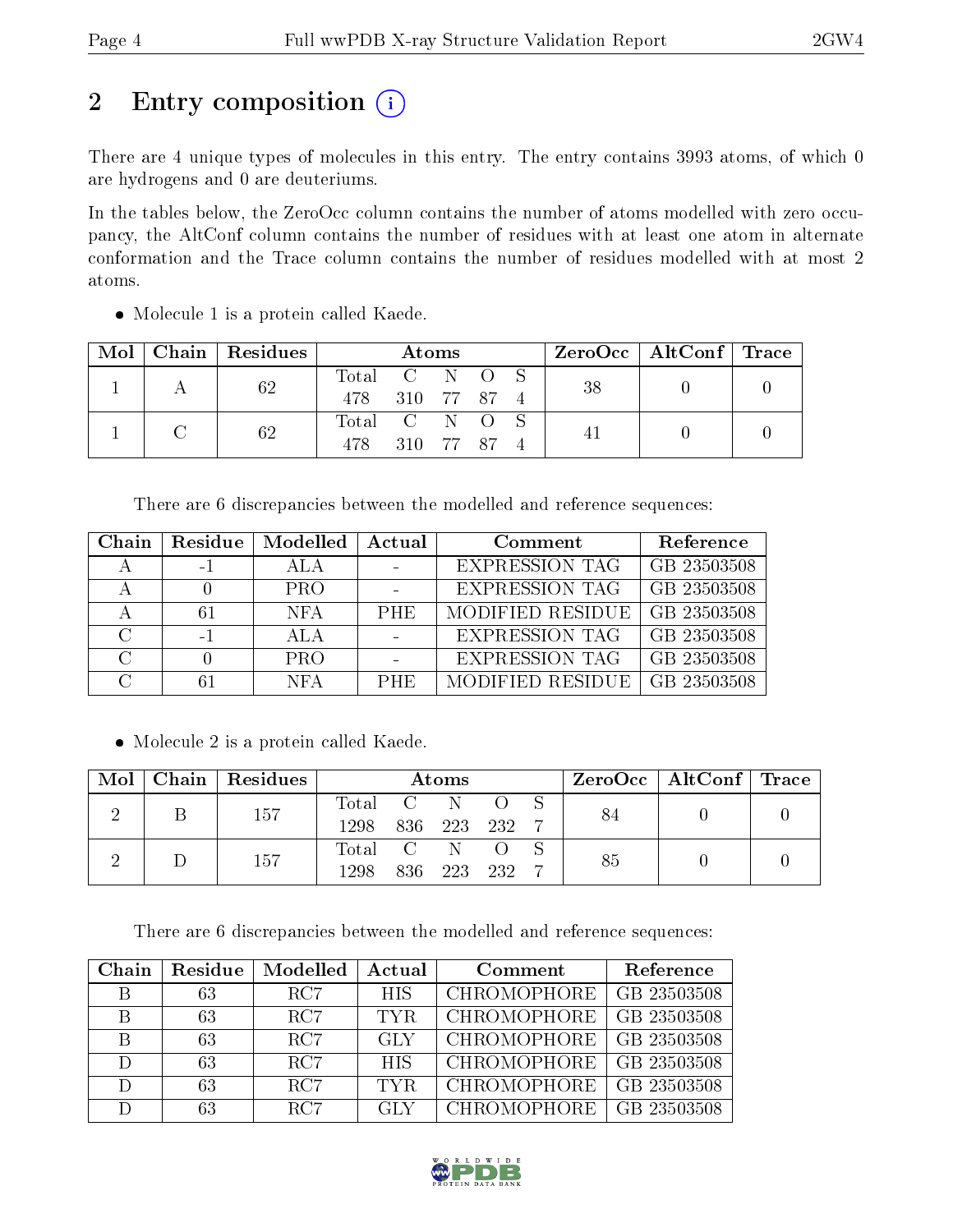Molecule 3 is NICKEL (II) ION (three-letter code: NI) (formula: Ni).

| Mol | Chain   Residues | Atoms        | $ZeroOcc$   AltConf |
|-----|------------------|--------------|---------------------|
| 3   |                  | Total Ni     |                     |
| 3   |                  | Total Ni     |                     |
| 3   |                  | Total Ni     |                     |
| 3   |                  | Total<br>-Ni |                     |

• Molecule 4 is water.

| Mol | Chain | Residues | Atoms                           | ZeroOcc   AltConf |
|-----|-------|----------|---------------------------------|-------------------|
|     | А     | 47       | Total<br>$\circ$ O<br>47<br>47  |                   |
|     | В     | 174      | Total<br>$\left($<br>174<br>174 |                   |
|     | C     | 50       | Total<br>$\left($<br>50<br>50   |                   |
|     |       | 166      | Total<br>$\left($<br>166<br>166 |                   |

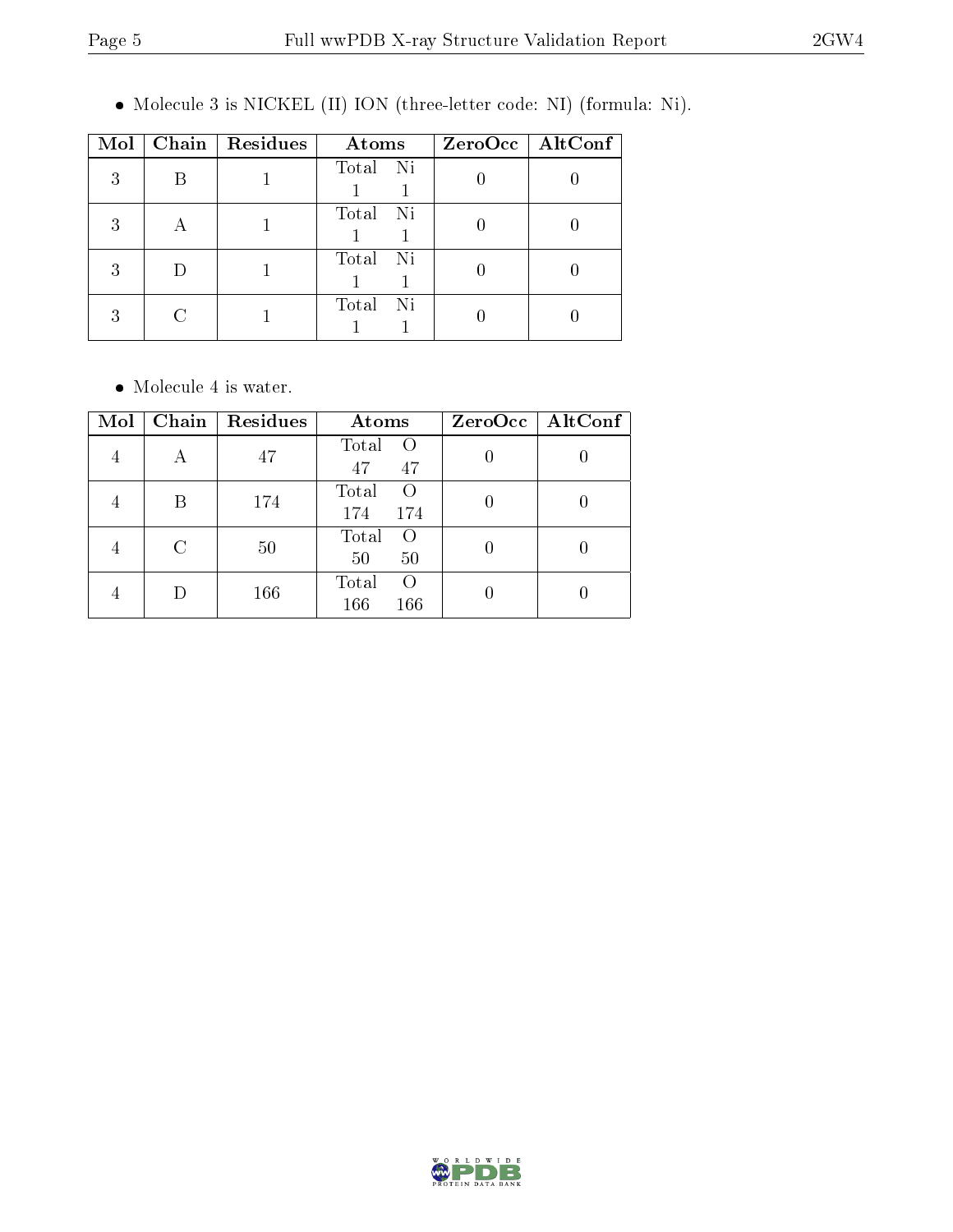# 3 Residue-property plots  $(i)$

These plots are drawn for all protein, RNA and DNA chains in the entry. The first graphic for a chain summarises the proportions of the various outlier classes displayed in the second graphic. The second graphic shows the sequence view annotated by issues in geometry and electron density. Residues are color-coded according to the number of geometric quality criteria for which they contain at least one outlier: green  $= 0$ , yellow  $= 1$ , orange  $= 2$  and red  $= 3$  or more. A red dot above a residue indicates a poor fit to the electron density (RSRZ  $> 2$ ). Stretches of 2 or more consecutive residues without any outlier are shown as a green connector. Residues present in the sample, but not in the model, are shown in grey.



• Molecule 1: Kaede

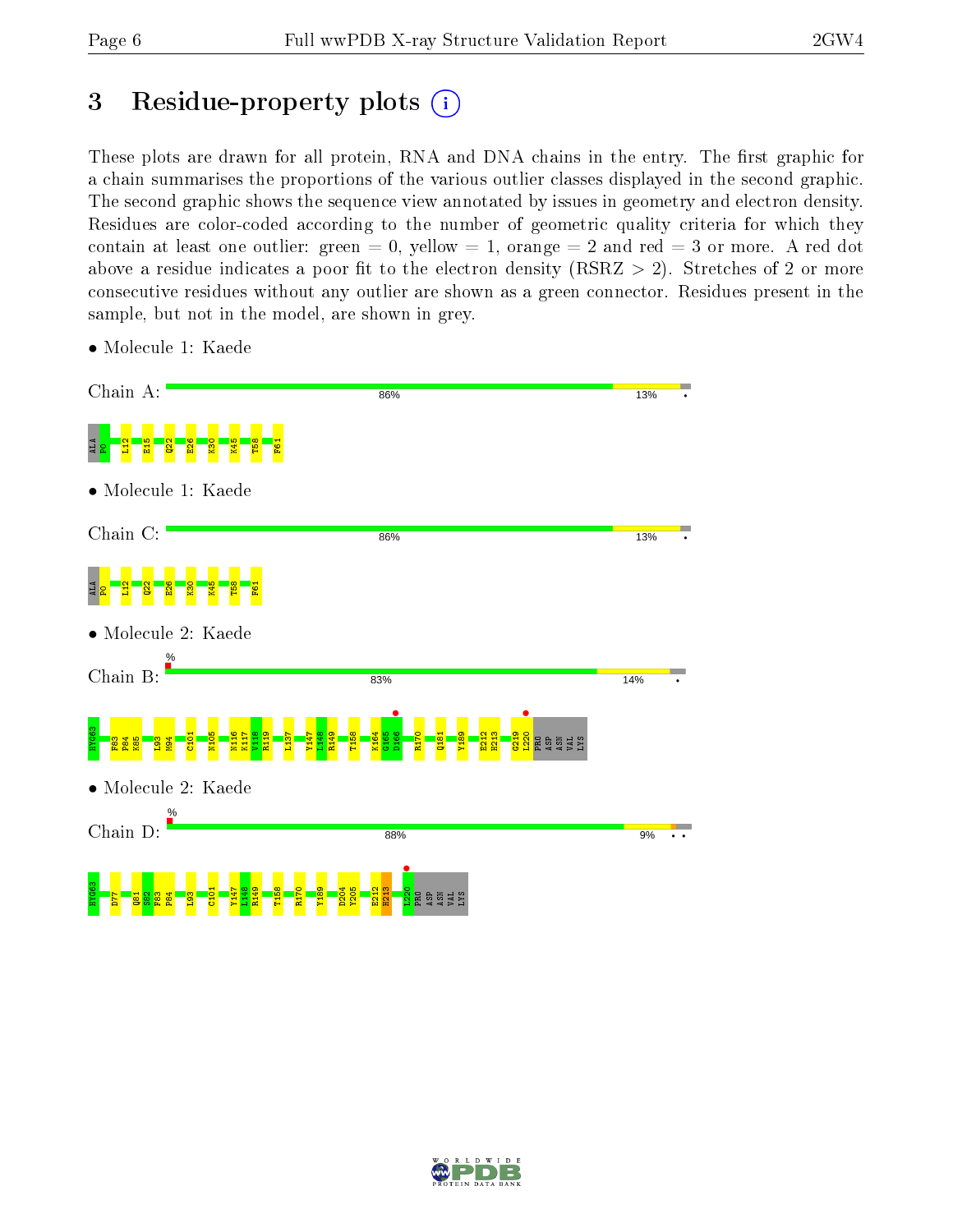# 4 Data and refinement statistics  $(i)$

| Property                                                             | Value                                                    | Source     |
|----------------------------------------------------------------------|----------------------------------------------------------|------------|
| Space group                                                          | C121                                                     | Depositor  |
| Cell constants                                                       | 81.17Å<br>132.20Å<br>$53.51\text{\AA}$                   |            |
| a, b, c, $\alpha$ , $\beta$ , $\gamma$                               | $90.00^\circ$<br>$113.92^\circ$<br>$90.00^\circ$         | Depositor  |
| Resolution $(A)$                                                     | 25.00<br>$-1.60$                                         | Depositor  |
|                                                                      | 24.46<br>1.60<br>$\equiv$                                | <b>EDS</b> |
| % Data completeness                                                  | (Not available) $(25.00-1.60)$                           | Depositor  |
| (in resolution range)                                                | 99.3 (24.46-1.60)                                        | <b>EDS</b> |
| $R_{merge}$                                                          | (Not available)                                          | Depositor  |
| $\mathrm{R}_{sym}$                                                   | (Not available)                                          | Depositor  |
| $\langle I/\sigma(I) \rangle$ <sup>1</sup>                           | 5.84 (at $1.60\text{\AA})$                               | Xtriage    |
| Refinement program                                                   | $\overline{\text{CNS}}$                                  | Depositor  |
|                                                                      | 0.198<br>0.213<br>$\tilde{a}$ ,                          | Depositor  |
| $R, R_{free}$                                                        | 0.194<br>0.196<br>$\ddot{\phantom{0}}$                   | DCC        |
| $R_{free}$ test set                                                  | $3438$ reflections $(5.07\%)$                            | wwPDB-VP   |
| Wilson B-factor $(A^2)$                                              | 14.8                                                     | Xtriage    |
| Anisotropy                                                           | 0.627                                                    | Xtriage    |
| Bulk solvent $k_{sol}(e/\mathring{A}^3)$ , $B_{sol}(\mathring{A}^2)$ | $0.36$ , $40.3$                                          | <b>EDS</b> |
| L-test for twinning <sup>2</sup>                                     | $\langle  L  \rangle = 0.50, \langle L^2 \rangle = 0.33$ | Xtriage    |
| Estimated twinning fraction                                          | $0.457$ for $-h-2*1,-k,l$                                | Xtriage    |
| $F_o, F_c$ correlation                                               | 0.95                                                     | <b>EDS</b> |
| Total number of atoms                                                | 3993                                                     | wwPDB-VP   |
| Average B, all atoms $(A^2)$                                         | 17.0                                                     | wwPDB-VP   |

Xtriage's analysis on translational NCS is as follows: The largest off-origin peak in the Patterson function is  $8.11\%$  of the height of the origin peak. No significant pseudotranslation is detected.

<sup>&</sup>lt;sup>2</sup>Theoretical values of  $\langle |L| \rangle$ ,  $\langle L^2 \rangle$  for acentric reflections are 0.5, 0.333 respectively for untwinned datasets, and 0.375, 0.2 for perfectly twinned datasets.



<span id="page-6-1"></span><span id="page-6-0"></span><sup>1</sup> Intensities estimated from amplitudes.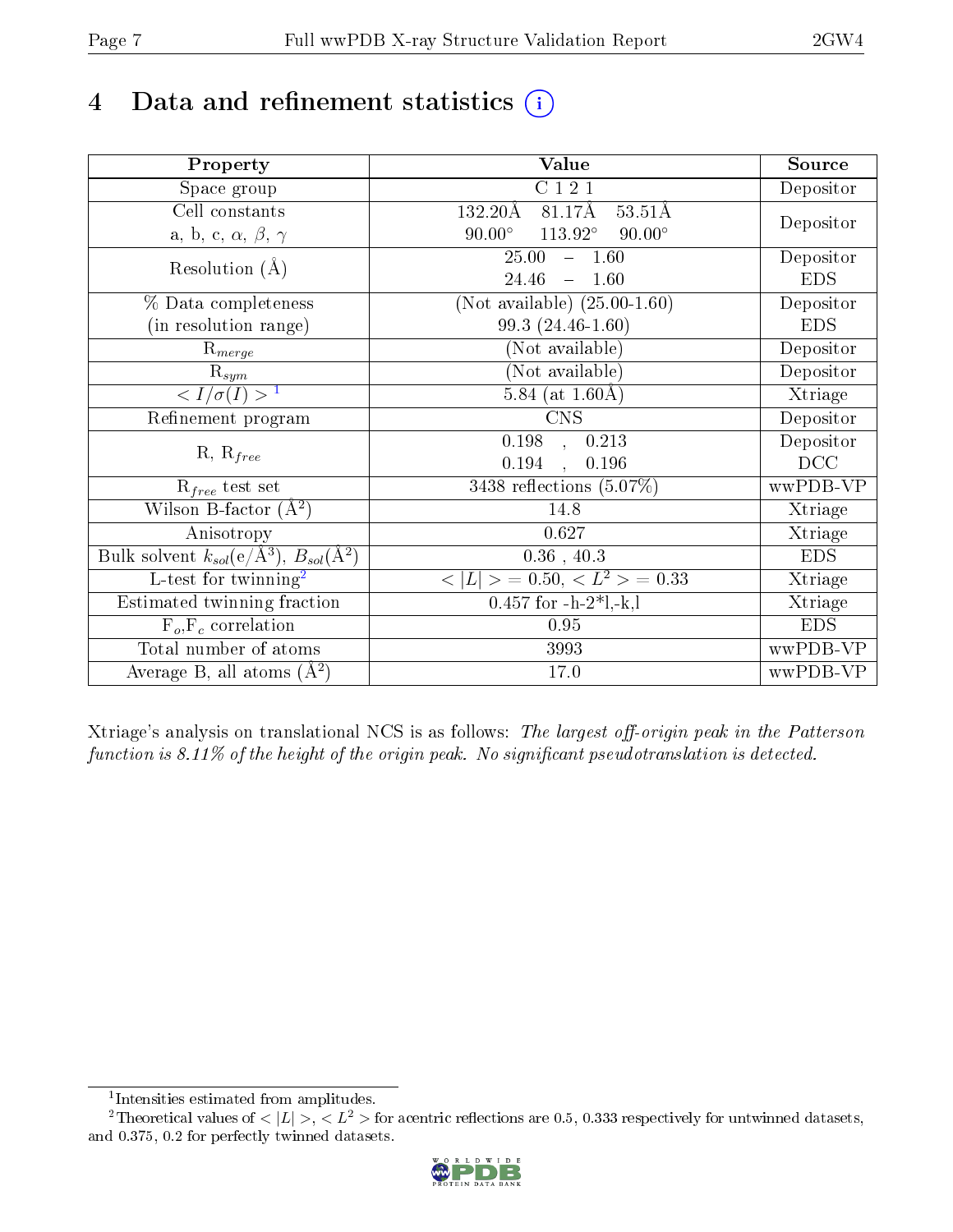# 5 Model quality  $(i)$

## 5.1 Standard geometry  $(i)$

Bond lengths and bond angles in the following residue types are not validated in this section: NI, RC7, NFA

The Z score for a bond length (or angle) is the number of standard deviations the observed value is removed from the expected value. A bond length (or angle) with  $|Z| > 5$  is considered an outlier worth inspection. RMSZ is the root-mean-square of all Z scores of the bond lengths (or angles).

| Mol                         | Chain         | Bond lengths |             | Bond angles |             |
|-----------------------------|---------------|--------------|-------------|-------------|-------------|
|                             |               | RMSZ         | $\# Z  > 5$ | <b>RMSZ</b> | # $ Z  > 5$ |
| $\mathbf{1}$                |               | 0.29         | 0/476       | 0.65        | 0/639       |
| $\mathbf{1}$                | $\mathcal{C}$ | 0.30         | 0/476       | 0.66        | 0/639       |
| 2                           | В             | 0.33         | 0/1310      | 0.68        | 0/1767      |
| $\mathcal{D}_{\mathcal{A}}$ | Ð             | 0.33         | /1310       | 0.68        | /1767       |
| AII                         | A 11          | 0.32         | /3572       | 0.67        | 4812        |

Chiral center outliers are detected by calculating the chiral volume of a chiral center and verifying if the center is modelled as a planar moiety or with the opposite hand.A planarity outlier is detected by checking planarity of atoms in a peptide group, atoms in a mainchain group or atoms of a sidechain that are expected to be planar.

|  | Mol   Chain   $\#\text{Chirality outliers}$   $\#\text{Planarity outliers}$ |
|--|-----------------------------------------------------------------------------|
|  |                                                                             |
|  |                                                                             |
|  |                                                                             |

There are no bond length outliers.

There are no bond angle outliers.

All (2) chirality outliers are listed below:

| Mol | Chain | $\mid$ Res | Type | Atom |
|-----|-------|------------|------|------|
|     |       | 63         |      |      |
|     |       | $63\,$     |      |      |

There are no planarity outliers.

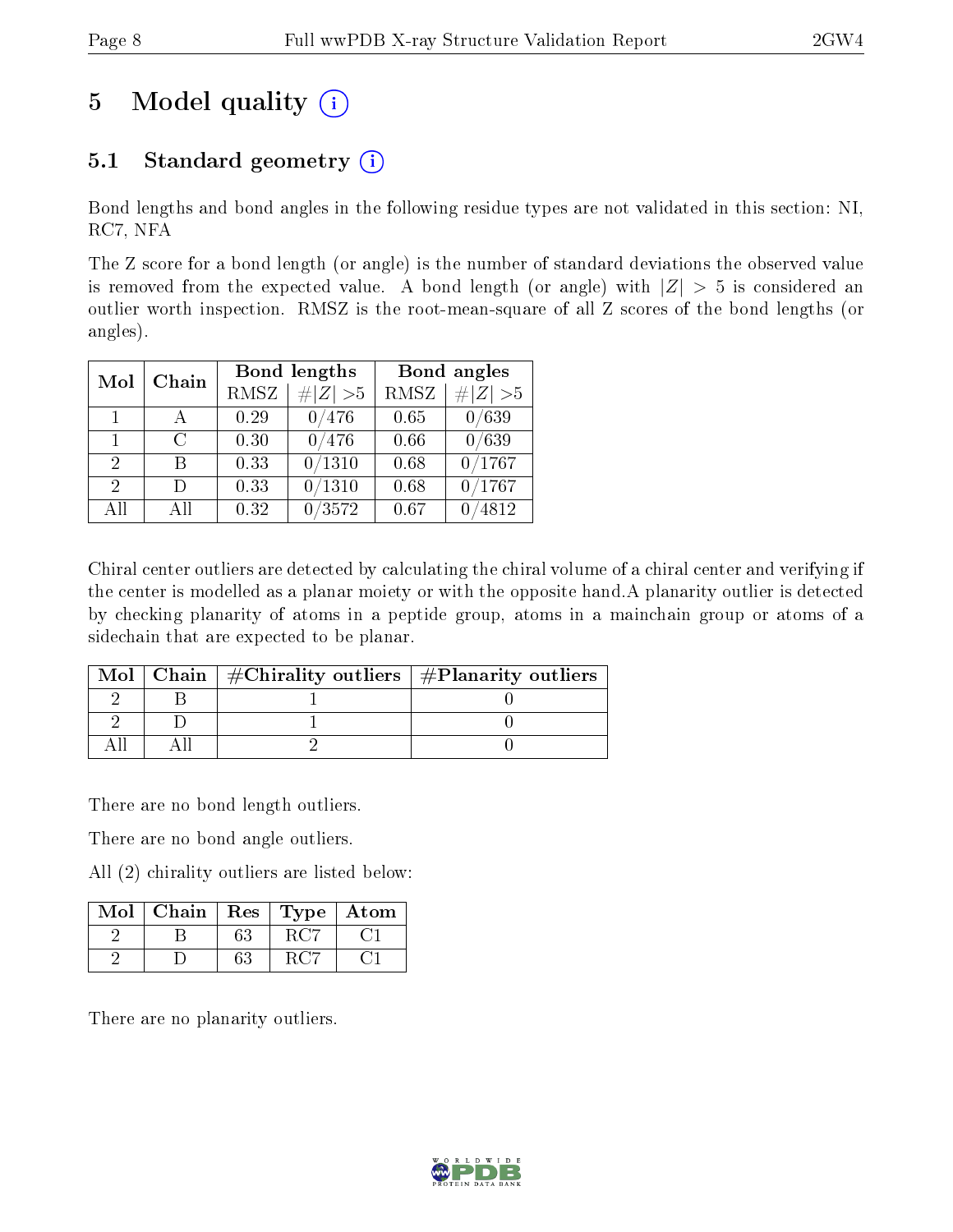#### $5.2$  Too-close contacts  $(i)$

In the following table, the Non-H and H(model) columns list the number of non-hydrogen atoms and hydrogen atoms in the chain respectively. The H(added) column lists the number of hydrogen atoms added and optimized by MolProbity. The Clashes column lists the number of clashes within the asymmetric unit, whereas Symm-Clashes lists symmetry related clashes.

| Mol            | Chain         | $Non-H$ | H (model)        | H(added) | Clashes          | <b>Symm-Clashes</b> |
|----------------|---------------|---------|------------------|----------|------------------|---------------------|
|                | А             | 478     |                  | 487      | 5                |                     |
|                | C             | 478     | O                | 487      | $\overline{5}$   |                     |
| $\overline{2}$ | B             | 1298    | 0                | 1256     | 16               |                     |
| 2              | D             | 1298    |                  | 1256     | 8                | $\left( \right)$    |
| 3              | А             |         | 0                |          | 0                |                     |
| 3              | B             |         | $\left( \right)$ | 0        | $\left( \right)$ | $\theta$            |
| 3              | С             |         |                  | 0        |                  |                     |
| 3              | D             |         |                  |          |                  |                     |
| 4              | А             | 47      | 0                | 0        | 0                | 0                   |
| 4              | B             | 174     | 0                | $\Omega$ | $\overline{2}$   | $\theta$            |
| 4              | $\mathcal{C}$ | 50      |                  | 0        | $\overline{2}$   |                     |
| 4              | D             | 166     | 0                | O        | 0                | 0                   |
| All            | All           | 3993    |                  | 3486     | 33               |                     |

The all-atom clashscore is defined as the number of clashes found per 1000 atoms (including hydrogen atoms). The all-atom clashscore for this structure is 5.

All (33) close contacts within the same asymmetric unit are listed below, sorted by their clash magnitude.

| Atom-1             | Atom-2                  | Interatomic    | Clash          |
|--------------------|-------------------------|----------------|----------------|
|                    |                         | distance $(A)$ | overlap<br>(A) |
| 2:B:105:ASN:HD21   | 2:B:116:ASN:HD22        | 1.22           | 0.83           |
| 1:C:0:PRO:N        | $4:$ C: $486:$ HOH: $O$ | 2.30           | 0.64           |
| 2: B:85: LYS:H     | 2:B:181:GLN:HE22        | 1.47           | 0.63           |
| 1:C:22:GLN:HG2     | 4: C:480:HOH:O          | 2.00           | 0.62           |
| 2: B:85: LYS:H     | 2: B: 181: GLN: NE2     | 2.02           | 0.58           |
| 1: A:15: GLU:O     | 2:B:119:ARG:HD2         | 2.04           | 0.57           |
| 1:C:26:GLU:HG3     | 1:C:45:LYS:HG3          | 1.90           | 0.54           |
| 2: B:219: GLY:O    | 2:B:220:LEU:HB2         | 2.09           | 0.52           |
| 2: D: 83: PHE: HB3 | 2:D:84:PRO:HA           | 1.92           | 0.51           |
| 2:B:137:LEU:HD21   | 2:B:164:LYS:HG2         | 1.92           | 0.51           |
| 2:B:220:LEU:HD12   | 4: B:529: HOH:O         | 2.11           | 0.50           |
| 2: D: 147: TYR: OH | 2:D:149:ARG:HD2         | 2.12           | 0.50           |
| 2:B:93:LEU:HB2     | 2:B:101:CYS:HB2         | 1.95           | 0.49           |
| 2: B:147: TYR: OH  | 2:B:149:ARG:HD2         | 2.13           | 0.48           |
| 2:Bi:117:LYS:HE2   | 4: B:500:HOH:O          | 2.13           | 0.48           |

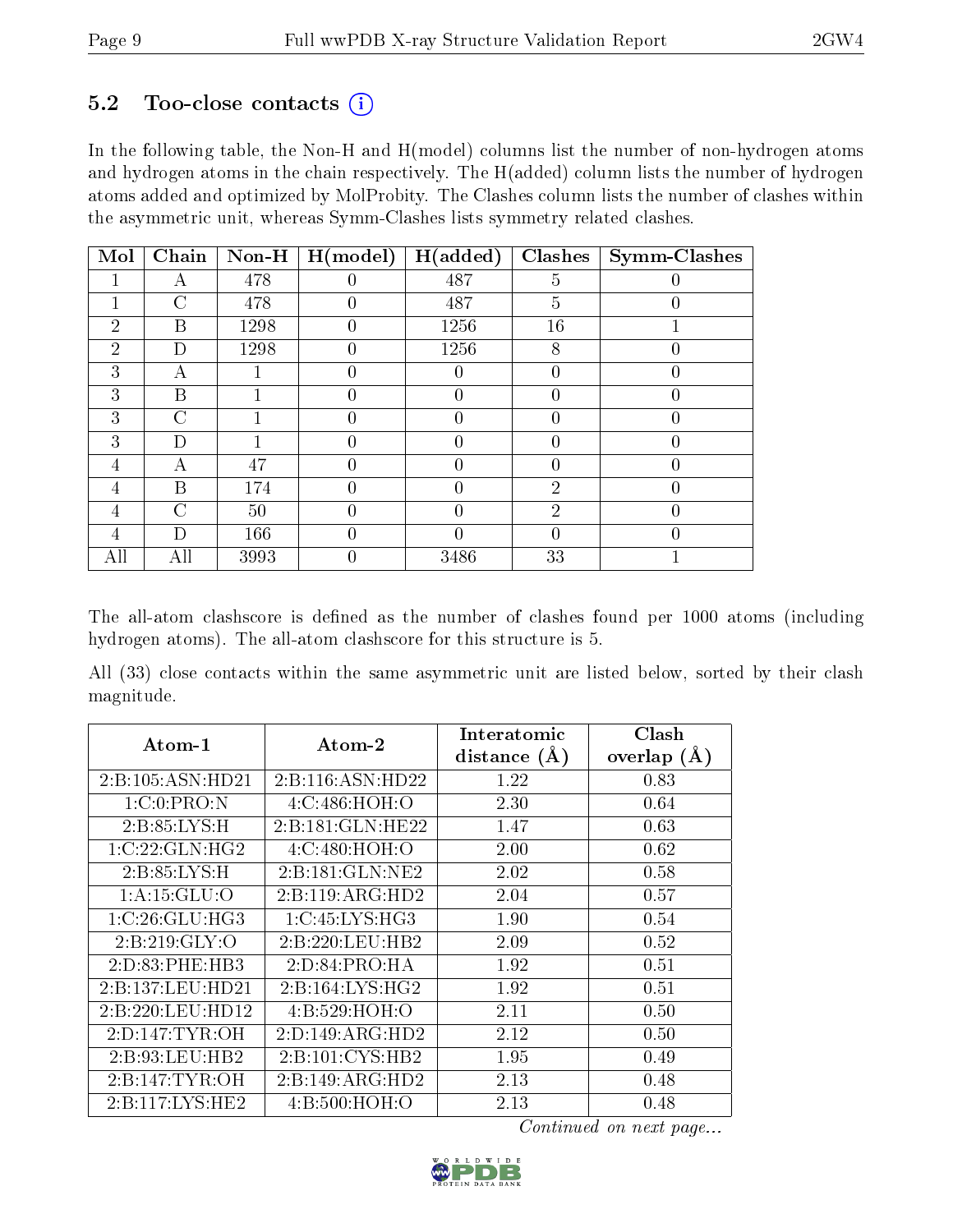| Atom-1               | Atom-2              | Interatomic    | Clash           |
|----------------------|---------------------|----------------|-----------------|
|                      |                     | distance $(A)$ | overlap $(\AA)$ |
| 2:B:83:PHE:HB3       | 2: B:84: PRO:HA     | 1.95           | 0.48            |
| 2:D:147:TYR:HB3      | 2: D: 189: TYR: CD1 | 2.48           | 0.48            |
| 2: B: 158: THR: HG23 | 2: B: 170: ARG: CZ  | 2.44           | 0.47            |
| 2:B:212:GLU:HG2      | 2:B:213:HIS:N       | 2.29           | 0.47            |
| 2:D:93:LEU:HB2       | 2:D:101:CYS:HB2     | 1.98           | 0.46            |
| 2:D:158:THR:HG23     | 2:D:170:ARG:CZ      | 2.47           | 0.45            |
| 1:A:12:LEU:HD11      | 1: A:61: NFA: HA    | 2.00           | 0.44            |
| 2:B:147:TYR:HB3      | 2: B: 189: TYR: CD1 | 2.54           | 0.43            |
| 2: B:219: GLY:O      | 2:B:220:LEU:CB      | 2.65           | 0.43            |
| 1:C:58:THR:HA        | 1:C:61:NFA:HD1      | 1.99           | 0.42            |
| 2:D:212:GLU:HG2      | 2:D:213:HIS:N       | 2.33           | 0.42            |
| 1:A:12:LEU:HD23      | 1: A:12: LEU: C     | 2.40           | 0.42            |
| 1: A:58:THR:HA       | 1: A:61: NFA: HD1   | 2.02           | 0.41            |
| 2:D:204:ASP:O        | 2:D:205:TYR:HB2     | 2.20           | 0.41            |
| 2:B:220:LEU:HD23     | 2:B:220:LEU:HA      | 1.87           | 0.41            |
| 1: A:26: GLU:HG3     | 1:A:45:LYS:HG3      | 2.03           | 0.41            |
| 1:C:12:LEU:HD23      | 1:C:12:LEU:C        | 2.42           | 0.41            |
| 2:D:77:ASP:O         | 2:D:81:GLN:HG3      | 2.21           | 0.41            |

Continued from previous page...

All (1) symmetry-related close contacts are listed below. The label for Atom-2 includes the symmetry operator and encoded unit-cell translations to be applied.

| Atom-1                              | Atom-2                            | Interatomic<br>distance $(A)$ | $\cap$ lash<br>overlap $(A)$ |
|-------------------------------------|-----------------------------------|-------------------------------|------------------------------|
| $^{\circ}$ 2:B:94:MET:CE $^{\circ}$ | 7561<br>$^+$ 2:B:94:MET:CE[2 $\,$ | 2.10                          |                              |

### 5.3 Torsion angles (i)

#### 5.3.1 Protein backbone  $(i)$

In the following table, the Percentiles column shows the percent Ramachandran outliers of the chain as a percentile score with respect to all X-ray entries followed by that with respect to entries of similar resolution.

The Analysed column shows the number of residues for which the backbone conformation was analysed, and the total number of residues.

| Mol | Chain | Analysed      | Favoured   Allowed   Outliers   Percentiles |          |  |                                 |
|-----|-------|---------------|---------------------------------------------|----------|--|---------------------------------|
|     |       | $60/63$ (95%) | 59 (98\%)                                   | $1(2\%)$ |  | $\vert$ 100 $\vert$ 100 $\vert$ |
|     |       | $60/63$ (95%) | $59(98\%)$                                  | $1(2\%)$ |  | $100$ 100                       |

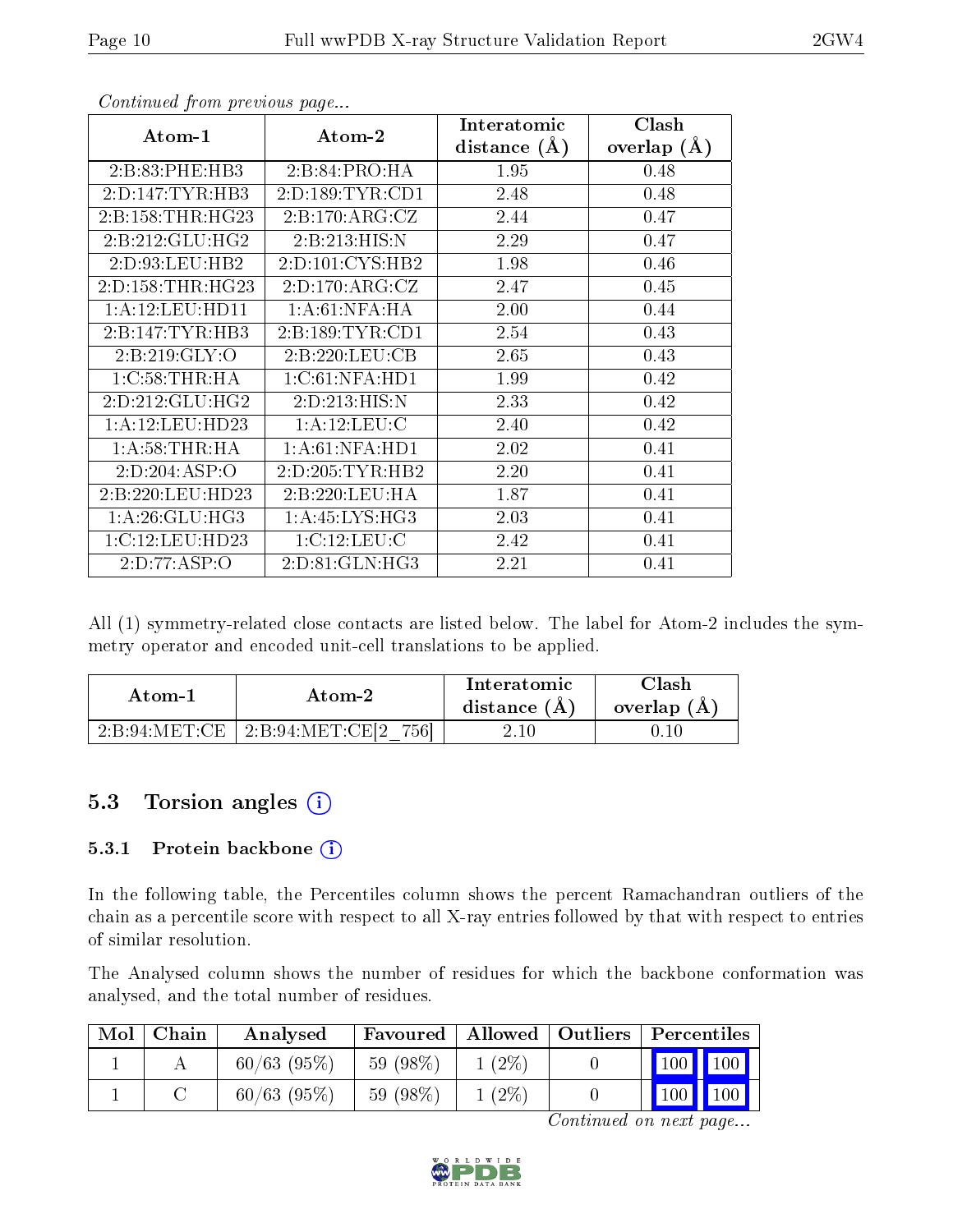|     | contentation provided waters |                               |                               |           |  |                              |             |
|-----|------------------------------|-------------------------------|-------------------------------|-----------|--|------------------------------|-------------|
| Mol | Chain                        | Analysed                      | Favoured   Allowed   Outliers |           |  | Percentiles                  |             |
|     |                              | $155/162$ (96\%)   150 (97\%) |                               | 5(3%)     |  | $\mid$ 100 $\mid$ 100 $\mid$ |             |
|     |                              | $155/162$ (96\%)   150 (97\%) |                               | 5(3%)     |  | 100                          | $\vert$ 100 |
| All | All                          | $430/450$ (96\%)   418 (97\%) |                               | $12(3\%)$ |  | 100                          | $\vert$ 100 |

Continued from previous page...

There are no Ramachandran outliers to report.

#### 5.3.2 Protein sidechains  $(i)$

In the following table, the Percentiles column shows the percent sidechain outliers of the chain as a percentile score with respect to all X-ray entries followed by that with respect to entries of similar resolution.

The Analysed column shows the number of residues for which the sidechain conformation was analysed, and the total number of residues.

| Mol                         | Chain | Analysed        | Rotameric     | Outliers | Percentiles |     |
|-----------------------------|-------|-----------------|---------------|----------|-------------|-----|
|                             |       | $51/51$ (100%)  | 49 $(96\%)$   | 2(4%)    | 32          | 10  |
|                             | C     | $51/51$ (100%)  | $50(98\%)$    | $1(2\%)$ | 55          | 31  |
| $\mathcal{D}_{\mathcal{L}}$ | B     | $138/143(96\%)$ | 138 $(100\%)$ |          | 100         | 100 |
| $\mathcal{D}_{\mathcal{L}}$ | D     | $138/143(96\%)$ | 137 (99%)     | $1(1\%)$ | 84          | 73  |
| All                         | All   | 378/388 (97%)   | 374 (99%)     | $4(1\%)$ | 73          | 57  |

All (4) residues with a non-rotameric sidechain are listed below:

| Mol | Chain | Res | Type       |
|-----|-------|-----|------------|
|     |       | 22  | GLN.       |
|     |       | 30  | LYS        |
|     |       | 30  | <b>LYS</b> |
|     |       | 213 | HIS        |

Some sidechains can be flipped to improve hydrogen bonding and reduce clashes. All (7) such sidechains are listed below:

| Mol | Chain | Res | Type       |
|-----|-------|-----|------------|
| 2   |       | 116 | <b>ASN</b> |
| 2   |       | 124 | ASN        |
| 2   |       | 181 | GLN        |
| 2   |       | 206 | <b>ASN</b> |
|     |       | 22  | GL N       |

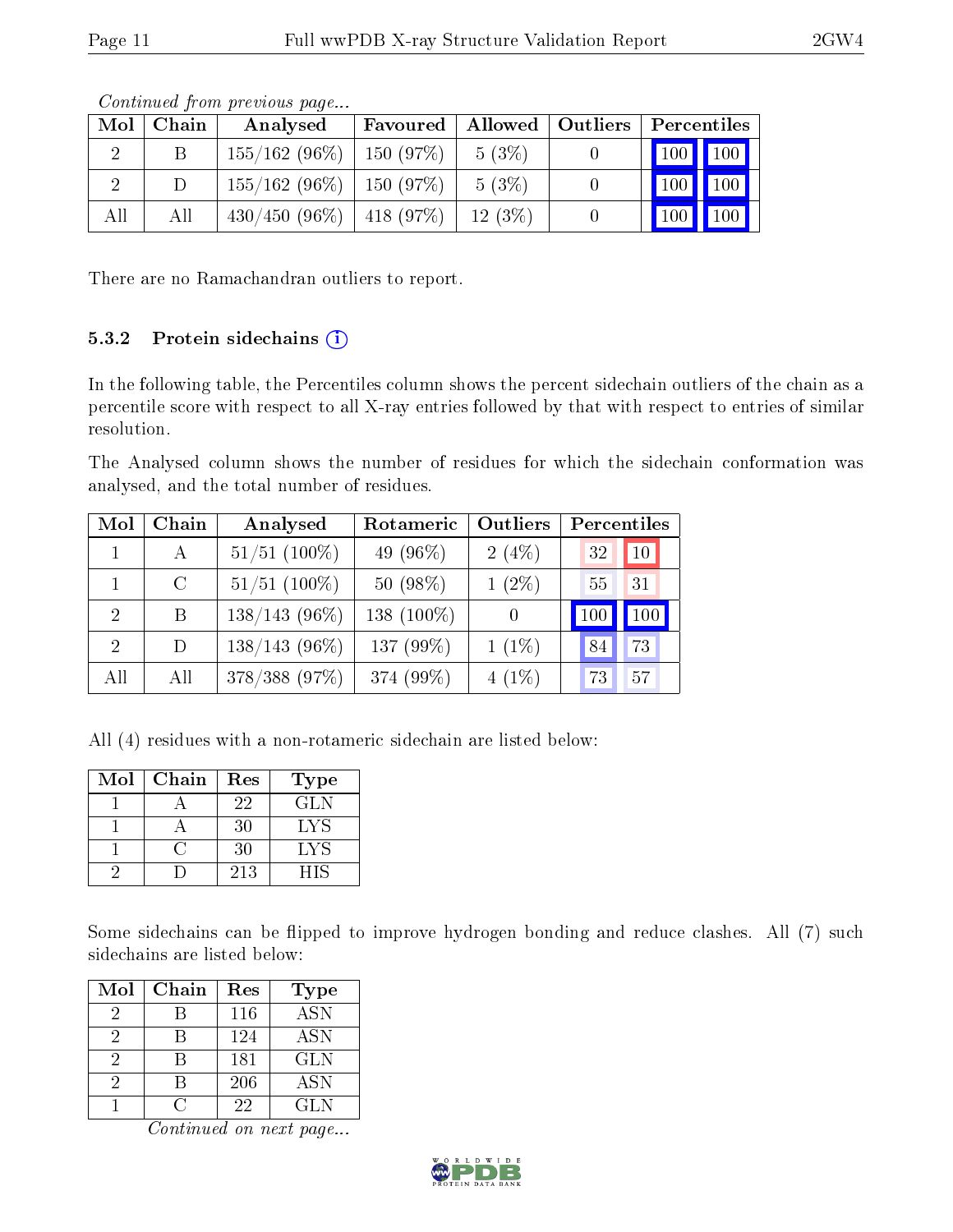Continued from previous page...

| Mol | Chain | Res | <b>Type</b> |
|-----|-------|-----|-------------|
|     |       | 24  |             |
|     |       | 213 |             |

#### $5.3.3$  RNA  $(i)$

There are no RNA molecules in this entry.

### 5.4 Non-standard residues in protein, DNA, RNA chains (i)

4 non-standard protein/DNA/RNA residues are modelled in this entry.

In the following table, the Counts columns list the number of bonds (or angles) for which Mogul statistics could be retrieved, the number of bonds (or angles) that are observed in the model and the number of bonds (or angles) that are dened in the Chemical Component Dictionary. The Link column lists molecule types, if any, to which the group is linked. The Z score for a bond length (or angle) is the number of standard deviations the observed value is removed from the expected value. A bond length (or angle) with  $|Z| > 2$  is considered an outlier worth inspection. RMSZ is the root-mean-square of all Z scores of the bond lengths (or angles).

| Mol            |            | Chain | Res | Link              | Bond lengths |             |            |          | Bond angles |         |  |
|----------------|------------|-------|-----|-------------------|--------------|-------------|------------|----------|-------------|---------|--|
|                | Type       |       |     | $\mathrm{Counts}$ | RMSZ         | # $ Z  > 2$ | Counts     | RMSZ     | # $ Z  > 2$ |         |  |
|                | NFA        |       | 61  |                   | 12, 12, 12   | 0.40        |            | 15,15,15 | 0.51        |         |  |
| $\Omega$       | RC7        | Β     | 63  | $\overline{2}$    | 22, 26, 27   | 3.53        | $12(54\%)$ | 23,35,37 | 3.09        | 10(43%) |  |
| $\overline{2}$ | RC7        |       | 63  | $\overline{2}$    | 22, 26, 27   | 3.58        | $11(50\%)$ | 23,35,37 | 3.10        | 10(43%) |  |
|                | <b>NFA</b> |       | 61  |                   | 12,12,12     | 0.40        |            | 15,15,15 | 0.48        |         |  |

In the following table, the Chirals column lists the number of chiral outliers, the number of chiral centers analysed, the number of these observed in the model and the number defined in the Chemical Component Dictionary. Similar counts are reported in the Torsion and Rings columns. '-' means no outliers of that kind were identified.

| Mol                         | Type       | Chain         | Res | Link                        | Chirals | <b>Torsions</b>     | Rings   |
|-----------------------------|------------|---------------|-----|-----------------------------|---------|---------------------|---------|
|                             | <b>NFA</b> |               | 61  |                             |         | 4/8/8/8             | 0/1/1/1 |
| 2                           | RC7        | В             | 63  | $\mathcal{D}$               | 1/1/4/5 | $\sqrt{3/10/28/29}$ | 0/3/3/3 |
| $\mathcal{D}_{\mathcal{L}}$ | RC7        |               | 63  | $\mathcal{D}_{\mathcal{A}}$ | 1/1/4/5 | 3/10/28/29          | 0/3/3/3 |
|                             | NFA        | $\mathcal{C}$ | 61  |                             |         | 4/8/8/8             |         |

All (23) bond length outliers are listed below:

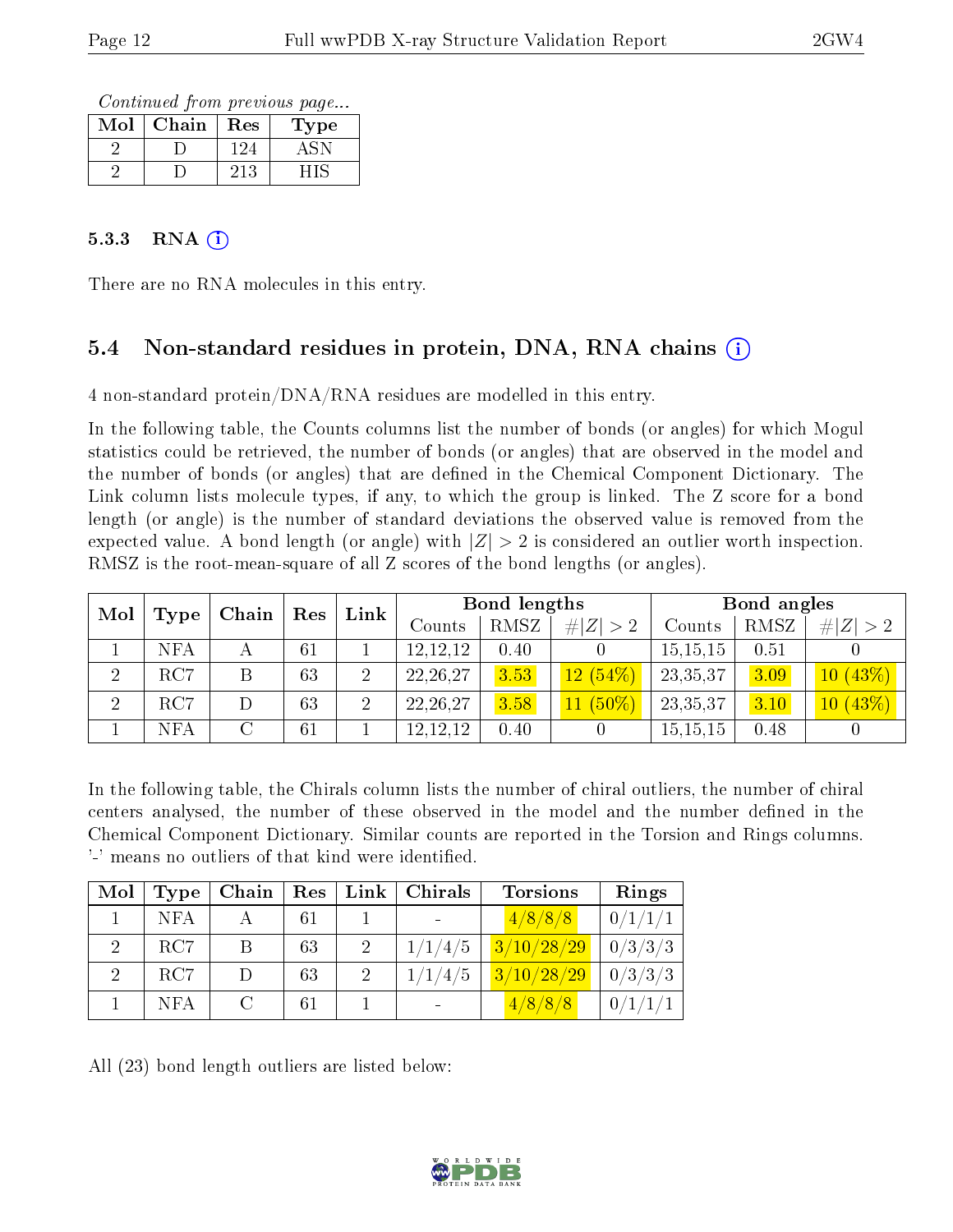| Mol            | Chain                   | Res | Type             | Atoms                 | $\mathbf{Z}$ | Observed $(A)$ | Ideal(A) |
|----------------|-------------------------|-----|------------------|-----------------------|--------------|----------------|----------|
| $\overline{2}$ | D                       | 63  | RC7              | $C2-CA2$              | $-9.74$      | 1.33           | 1.50     |
| $\overline{2}$ | $\overline{B}$          | 63  | $\overline{RC7}$ | $C2-CA2$              | $-9.48$      | 1.33           | $1.50\,$ |
| $\overline{2}$ | $\mathbf D$             | 63  | RC7              | $CA2-N2$              | 7.50         | 1.35           | 1.28     |
| $\overline{2}$ | $\boldsymbol{B}$        | 63  | RC7              | $CA2-N2$              | 7.22         | 1.35           | 1.28     |
| $\overline{2}$ | $\boldsymbol{B}$        | 63  | RC7              | $C1-N2$               | $-4.93$      | 1.34           | 1.46     |
| $\overline{2}$ | $\mathbf D$             | 63  | RC7              | $C1-N2$               | $-4.90$      | 1.35           | 1.46     |
| $\overline{2}$ | $\mathbf D$             | 63  | $\overline{RC7}$ | $CE1$ -CD1            | 4.65         | 1.47           | 1.38     |
| $\overline{2}$ | $\, {\bf B}$            | 63  | RC7              | $CE1$ -CD1            | 4.61         | 1.47           | 1.38     |
| $\overline{2}$ | $\, {\bf B}$            | 63  | RC7              | $CE1-CZ$              | 4.54         | 1.47           | 1.38     |
| $\overline{2}$ | $\mathbf D$             | 63  | RC7              | $CE1-CZ$              | 4.49         | 1.47           | 1.38     |
| $\overline{2}$ | $\mathbf D$             | 63  | RC7              | $\overline{CD}$ 2-CG2 | 3.52         | 1.46           | 1.38     |
| $\overline{2}$ | $\overline{B}$          | 63  | RC7              | $CD2-CG2$             | 3.44         | 1.46           | 1.38     |
| $\overline{2}$ | $\mathbf B$             | 63  | RC7              | $CD1-CG2$             | $3.12\,$     | 1.45           | 1.38     |
| $\overline{2}$ | $\overline{\mathbf{B}}$ | 63  | RC7              | $CE2-CZ$              | 3.01         | 1.44           | 1.38     |
| $\overline{2}$ | $\mathbf D$             | 63  | RC7              | $CE2-CZ$              | 2.98         | 1.44           | 1.38     |
| $\overline{2}$ | $\mathbf D$             | 63  | RC7              | $CD1-CG2$             | 2.96         | 1.45           | 1.38     |
| $\overline{2}$ | B                       | 63  | RC7              | $CB1-CG1$             | $-2.76$      | 1.45           | 1.51     |
| $\overline{2}$ | D                       | 63  | RC7              | $CB1-CG1$             | $-2.73$      | 1.45           | 1.51     |
| $\overline{2}$ | $\mathbf D$             | 63  | RC7              | $C1-N3$               | $-2.66$      | 1.36           | 1.45     |
| $\overline{2}$ | $\boldsymbol{B}$        | 63  | RC7              | $C1-N3$               | $-2.62$      | 1.36           | 1.45     |
| $\overline{2}$ | $\mathbf D$             | 63  | RC7              | $CE2$ -CD2            | 2.54         | 1.43           | 1.38     |
| $\overline{2}$ | $\boldsymbol{B}$        | 63  | RC7              | $CE2$ -CD2            | 2.51         | 1.43           | 1.38     |
| $\overline{2}$ | $\, {\bf B}$            | 63  | RC7              | $CA1-C1$              | $-2.01$      | 1.46           | 1.52     |

All (20) bond angle outliers are listed below:

| Mol            | Chain | Res | <b>Type</b>  | Atoms                                  | Z       | Observed $(°)$ | Ideal $(^\circ)$ |
|----------------|-------|-----|--------------|----------------------------------------|---------|----------------|------------------|
| $\overline{2}$ | D     | 63  | $_{\rm RC7}$ | $CG2$ - $CB2$ - $CA2$                  | 8.36    | 133.50         | 113.58           |
| $\overline{2}$ | В     | 63  | RC7          | $CG2$ -CB2-CA2                         | 8.34    | 133.45         | 113.58           |
| $\overline{2}$ | D     | 63  | RC7          | $C$ -CA3-N3                            | 6.04    | 122.92         | 112.65           |
| $\overline{2}$ | B     | 63  | RC7          | $C$ -CA3-N3                            | 6.02    | 122.89         | 112.65           |
| $\overline{2}$ | D     | 63  | RC7          | $CA3-N3-C2$                            | $-5.08$ | 116.50         | 123.68           |
| $\overline{2}$ | В     | 63  | RC7          | $CA3-N3-C2$                            | $-5.01$ | 116.61         | 123.68           |
| $\overline{2}$ | D     | 63  | RC7          | $CA1$ -CB1-CG1                         | 4.54    | 127.20         | 113.11           |
| $\overline{2}$ | B     | 63  | RC7          | $CA1$ -CB1-CG1                         | 4.53    | 127.18         | 113.11           |
| $\overline{2}$ | D     | 63  | RC7          | $CA3-N3-C1$                            | 4.00    | 131.65         | 123.59           |
| $\overline{2}$ | B     | 63  | RC7          | $CA3-N3-C1$                            | 3.89    | 131.43         | 123.59           |
| $\overline{2}$ | D     | 63  | RC7          | CB1-CA1-C1                             | 3.77    | 122.77         | 113.14           |
| $\overline{2}$ | B     | 63  | RC7          | $CB1$ -CA1-C1                          | 3.76    | 122.72         | 113.14           |
| $\overline{2}$ | В     | 63  | RC7          | $O2$ -C <sub>2</sub> -C <sub>A</sub> 2 | 3.17    | 127.12         | 120.67           |
| $\overline{2}$ | D     | 63  | RC7          | $O2$ -C <sub>2</sub> -C <sub>A</sub> 2 | 3.11    | 127.00         | 120.67           |
| $\overline{2}$ | Β     | 63  | RC7          | CD3-NE1-CE3                            | 2.33    | 109.42         | 105.78           |
| $\overline{2}$ | D     | 63  | RC7          | $O-C-CA3$                              | $-2.32$ | 119.37         | 126.39           |

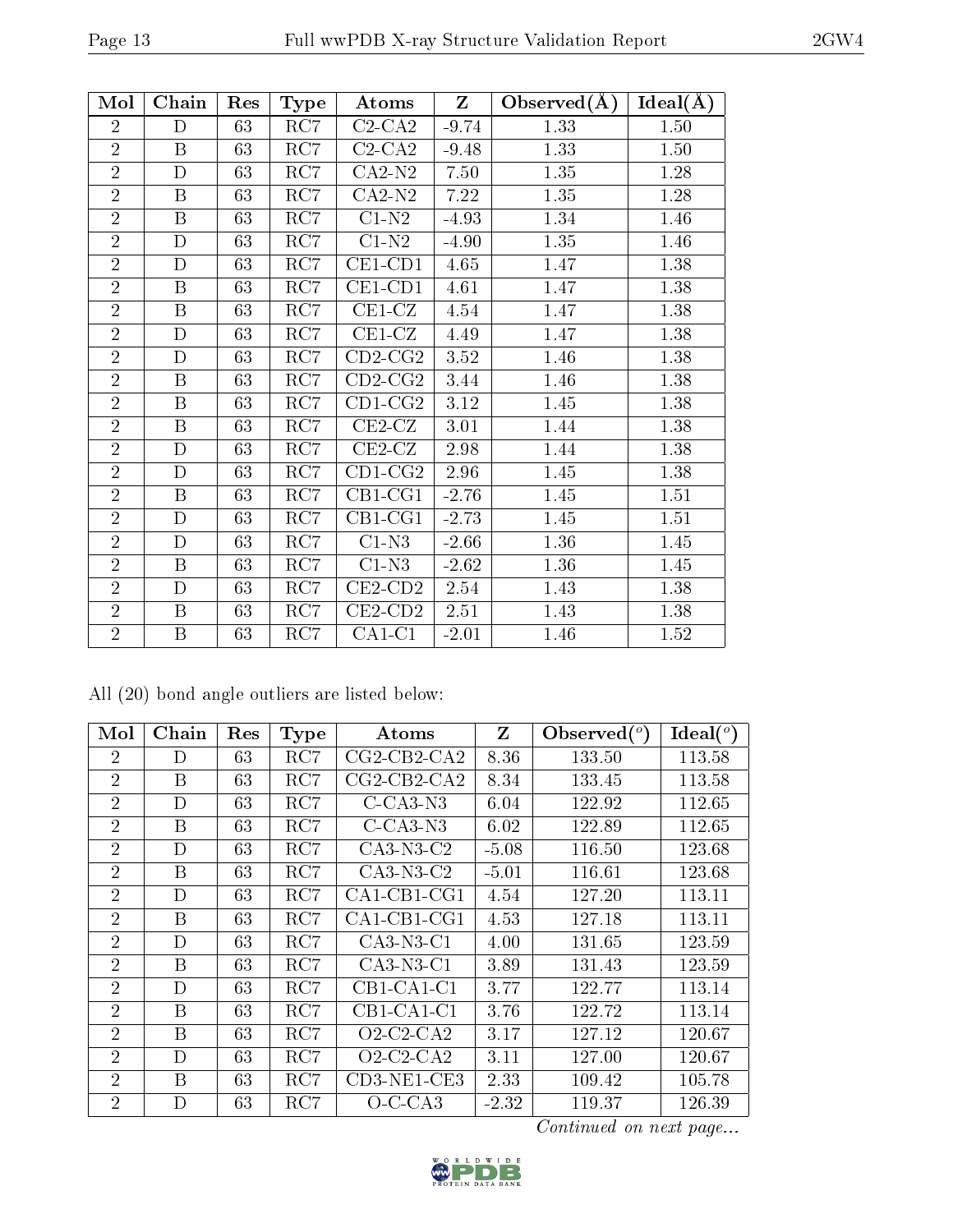| Mol | Chain | Res | Type | Atoms         |         | Observed $(°)$ | Ideal(°) |
|-----|-------|-----|------|---------------|---------|----------------|----------|
|     |       | 63  | RC7  | $O-C-CA3$     | $-2.31$ | 11941          | 126.39   |
|     |       | 63  | RC7  | $CD3-NE1-CE3$ | 2.30    | 109.37         | 105.78   |
|     |       | 63  | RC7  | $CB2-CG2-CD2$ | $-2.16$ | 117.81         | 120.89   |
|     |       | 63  | RC7  | $CB2-CG2-CD2$ | $-2.10$ | 11789          | 120.89   |

Continued from previous page...

All (2) chirality outliers are listed below:

| Mol | Chain | $\operatorname{Res}$ |     | Type   Atom |
|-----|-------|----------------------|-----|-------------|
|     |       | 63                   | RC5 |             |
|     |       | 63                   |     |             |

All (14) torsion outliers are listed below:

| Mol            | Chain | Res | <b>Type</b> | Atoms             |
|----------------|-------|-----|-------------|-------------------|
| 1              | А     | 61  | NFA         | NXT-C-CA-N        |
| 1              | C     | 61  | <b>NFA</b>  | NXT-C-CA-N        |
| 1              | А     | 61  | <b>NFA</b>  | O-C-CA-CB         |
| 1              | С     | 61  | <b>NFA</b>  | $O$ -C-CA-CB      |
| 1              | А     | 61  | <b>NFA</b>  | $O-C-CA-N$        |
| 1              | С     | 61  | <b>NFA</b>  | $O-C-CA-N$        |
| 1              | Α     | 61  | <b>NFA</b>  | NXT-C-CA-CB       |
| 1              | С     | 61  | <b>NFA</b>  | NXT-C-CA-CB       |
| $\overline{2}$ | В     | 63  | RC7         | $CA1-CB1-CG1-CD3$ |
| $\overline{2}$ | D     | 63  | RC7         | $CA1-CB1-CG1-CD3$ |
| $\overline{2}$ | В     | 63  | RC7         | $C2-CA2-CB2-CG2$  |
| $\overline{2}$ | D     | 63  | RC7         | $C2-CA2-CB2-CG2$  |
| $\overline{2}$ | В     | 63  | RC7         | $CA2-CB2-CG2-CD1$ |
| $\overline{2}$ | D     | 63  | RC7         | $CA2-CB2-CG2-CD1$ |

There are no ring outliers.

2 monomers are involved in 3 short contacts:

|  |  | Mol   Chain   Res   Type   Clashes   Symm-Clashes |
|--|--|---------------------------------------------------|
|  |  |                                                   |
|  |  |                                                   |

### 5.5 Carbohydrates  $(i)$

There are no carbohydrates in this entry.

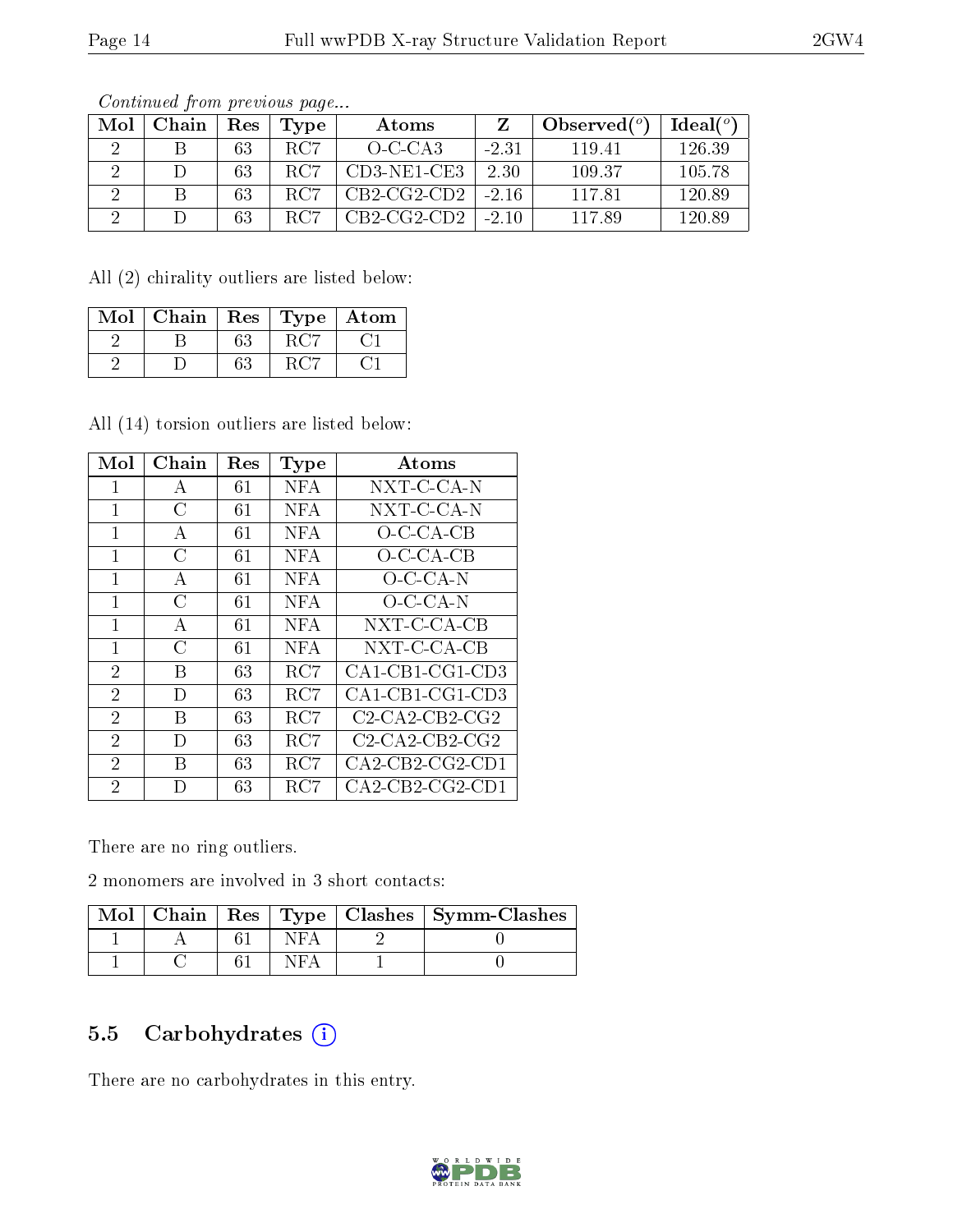### 5.6 Ligand geometry (i)

Of 4 ligands modelled in this entry, 4 are monoatomic - leaving 0 for Mogul analysis. There are no bond length outliers. There are no bond angle outliers. There are no chirality outliers. There are no torsion outliers. There are no ring outliers.

No monomer is involved in short contacts.

### 5.7 [O](https://www.wwpdb.org/validation/2017/XrayValidationReportHelp#nonstandard_residues_and_ligands)ther polymers  $(i)$

There are no such residues in this entry.

### 5.8 Polymer linkage issues (i)

There are no chain breaks in this entry.

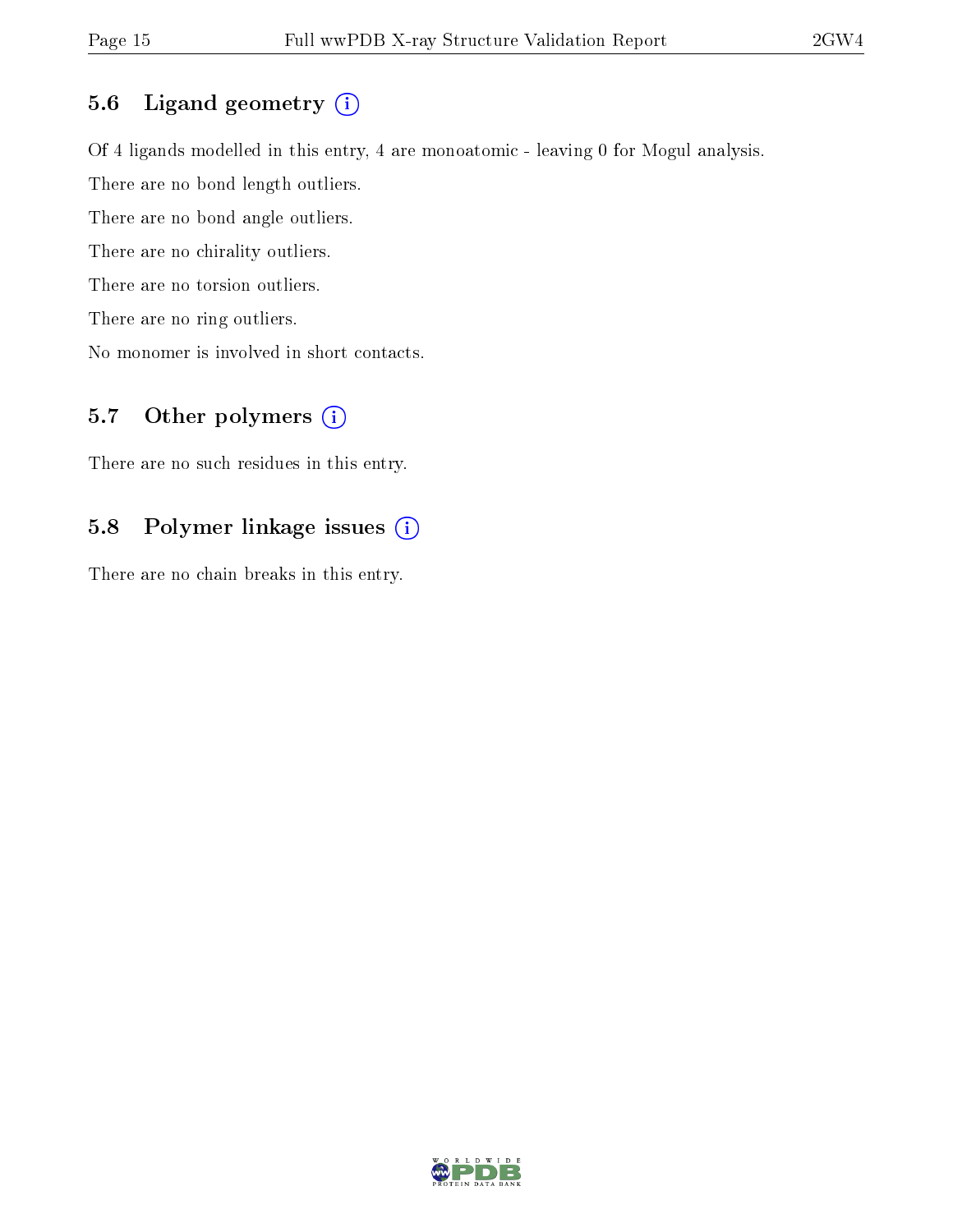# 6 Fit of model and data  $\left( \cdot \right)$

## 6.1 Protein, DNA and RNA chains (i)

In the following table, the column labelled  $#RSRZ> 2'$  contains the number (and percentage) of RSRZ outliers, followed by percent RSRZ outliers for the chain as percentile scores relative to all X-ray entries and entries of similar resolution. The OWAB column contains the minimum, median,  $95<sup>th</sup>$  percentile and maximum values of the occupancy-weighted average B-factor per residue. The column labelled  $Q< 0.9$  lists the number of (and percentage) of residues with an average occupancy less than 0.9.

| Mol            | Chain   | Analysed         | $<$ RSRZ $>$ | $\#\text{RSRZ}\text{>2}$ | $OWAB(A^2)$    | Q <sub>0.9</sub> |
|----------------|---------|------------------|--------------|--------------------------|----------------|------------------|
|                | А       | $61/63$ (96\%)   | $-0.18$      | 100<br>$\vert$ 100       | 12, 17, 22, 24 | 18 (29%)         |
|                | $\rm C$ | $61/63$ (96\%)   | $-0.04$      | 100<br>$\vert$ 100<br>0. | 12, 17, 22, 24 | $20(32\%)$       |
| 2              | B       | $156/162(96\%)$  | $-0.22$      | $2(1\%)$<br>77           | 12, 15, 22, 30 | 43 (27%)         |
| $\overline{2}$ | D       | $156/162(96\%)$  | $-0.19$      | $1(0\%)$<br>89<br>89     | 11, 15, 22, 29 | 44 (28%)         |
| All            | All     | $434/450$ (96\%) | $-0.18$      | $3(0\%)$<br>87<br>87     | 11, 16, 22, 30 | $125(28\%)$      |

All (3) RSRZ outliers are listed below:

| Mol | Chain |     |             | Res   Type   RSRZ |
|-----|-------|-----|-------------|-------------------|
|     |       | 220 | LEU         | 6.4               |
|     |       | 220 | LEU         | 32                |
|     |       | 166 | $\Delta$ SP |                   |

### 6.2 Non-standard residues in protein, DNA, RNA chains  $(i)$

In the following table, the Atoms column lists the number of modelled atoms in the group and the number defined in the chemical component dictionary. The B-factors column lists the minimum, median,  $95<sup>th</sup>$  percentile and maximum values of B factors of atoms in the group. The column labelled  $Q<sub>0.9</sub>$  lists the number of atoms with occupancy less than 0.9.

| Mol |     |               |    | Type   Chain   Res   Atoms |      |      | $\mid$ RSCC $\mid$ RSR $\mid$ B-factors( $A^2$ ) | Q <sub>0.9</sub> |
|-----|-----|---------------|----|----------------------------|------|------|--------------------------------------------------|------------------|
|     | NFA |               | 61 | 12/12                      | 0.91 | 0.12 | 14.15.17.20                                      |                  |
|     | RC7 |               | 63 | 24/25                      | 0.91 | 0.10 | 12, 14, 17, 19                                   |                  |
|     | RC7 |               | 63 | 24/25                      | 0.92 | 0.11 | 12, 13, 18, 19                                   |                  |
|     | NFA | $\mathcal{C}$ | 61 | 19/19                      | 0.92 | 0.12 | 14.16.17.20                                      |                  |

### 6.3 Carbohydrates (i)

There are no carbohydrates in this entry.